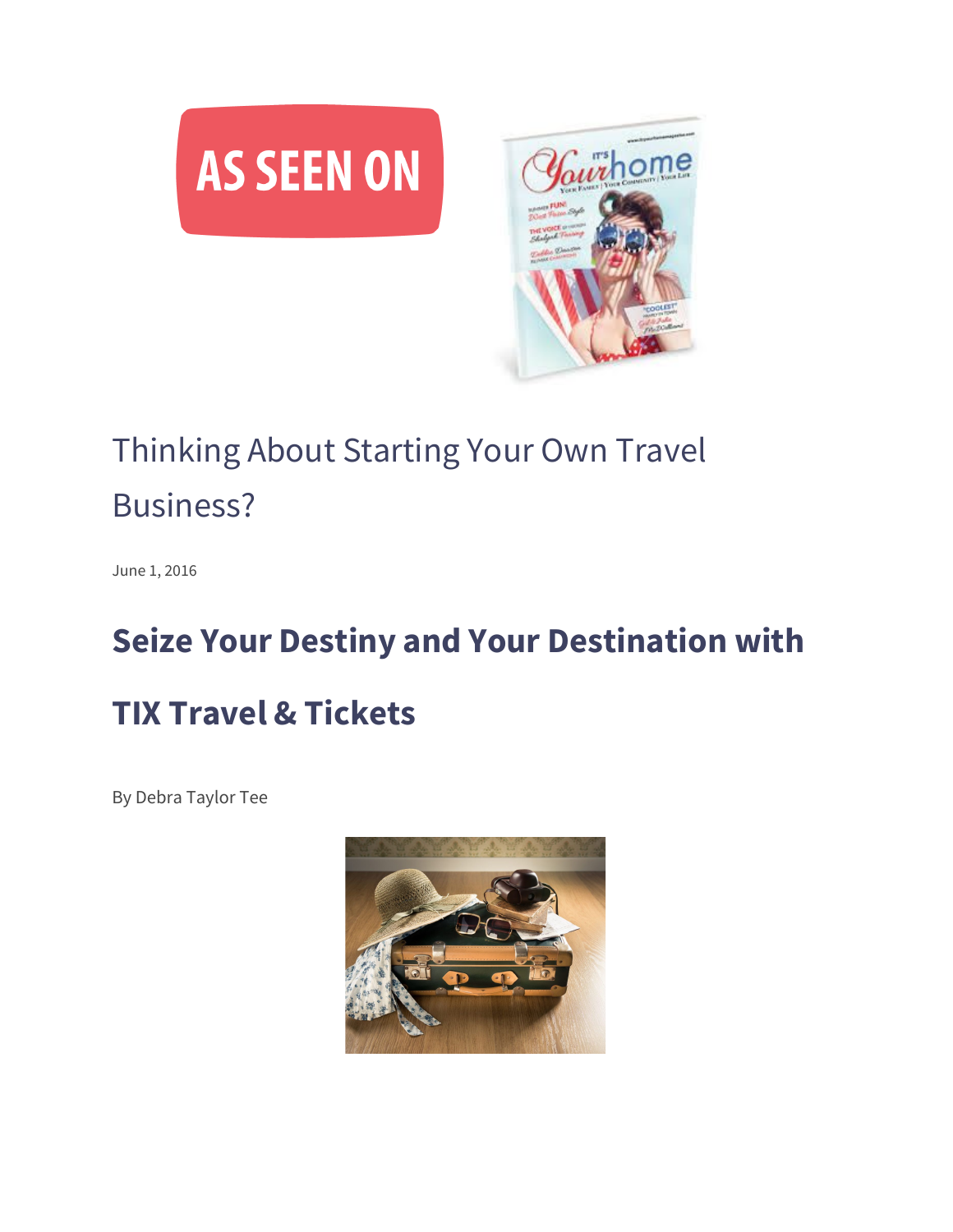## *Say you want to go to the Taylor Swift, Adele, or Bruce Springsteen concert, but it's sold out. Maybe you want to see the Super Bowl, World Series or Stanley Cup, but tickets are scarce. No worries! It's highly probable the experts at TIX Travel & Tickets have the connections to hook you up!*

Rich Klein, founder and president, boasted, "We are the only travel agency of its kind with a built-in ticket broker to get sold-out tickets to concerts, theater, and sporting events."

Rich started out as a ticket broker in college. He successfully secured tickets for popular concerts and Broadway shows for his customers in the New York and New Jersey areas.

"After graduation, people kept asking for tickets," Rich said. "Soon companies were asking, not just for Broadway tickets, but for flight and hotel arrangements for out of town guests. Rather than farm out the travel portions, I learned the travel business and opened a full-service ticket and travel agency."

But that's only a portion of his business. Since 1982, Rich and his team at TIX Travel & Tickets have helped others seize their own destiny by becoming ticket and travel agents, too. TIX is the only business opportunity that combines both travel and tickets.



"The favorite part of my business is helping others get into their own business, so they can be their own boss and control their destiny. I love teaching people how to get into the travel